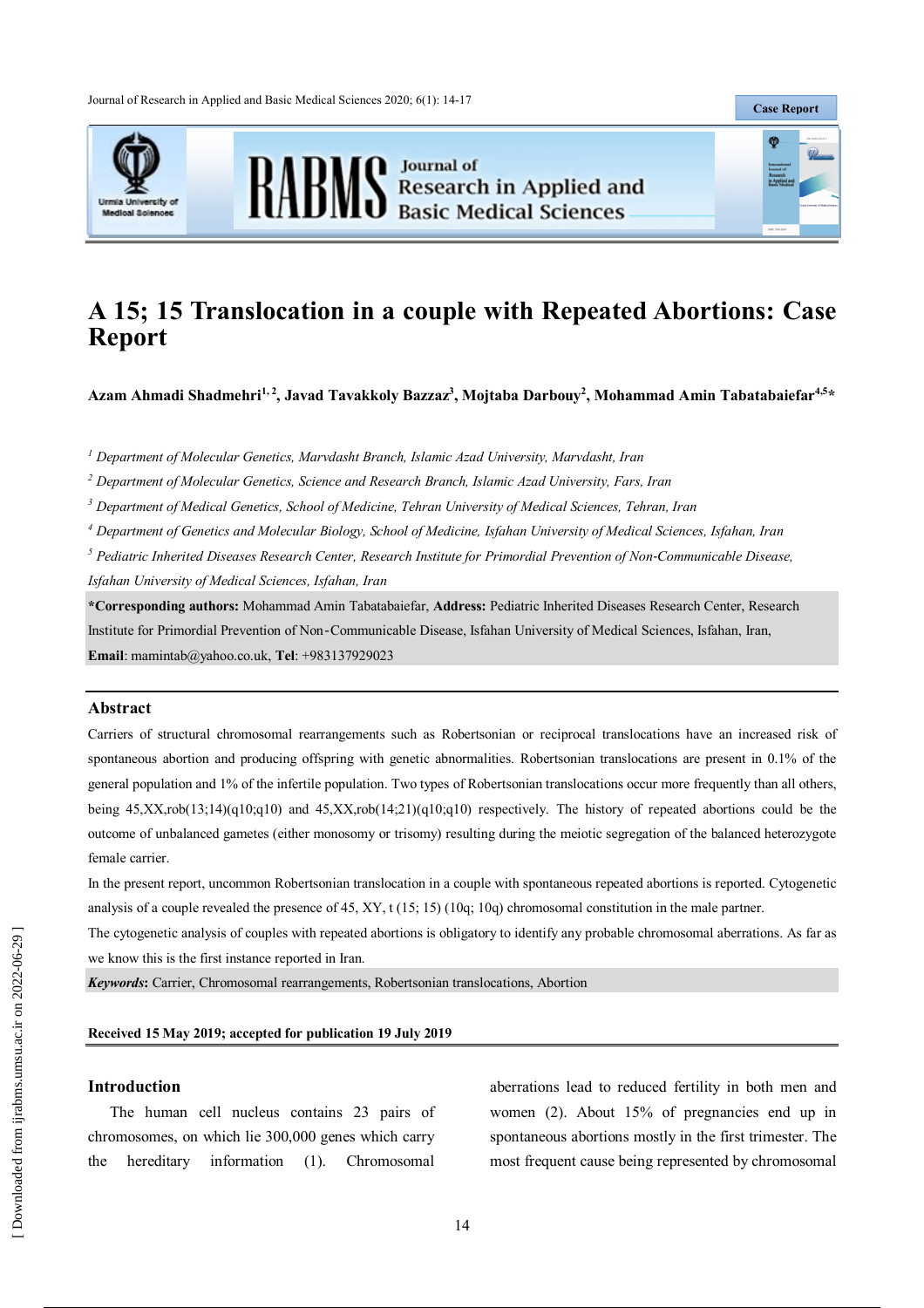abnormalities, with an incidence of approximately 50 % in spontaneous abortions (3). Reciprocal and nonreciprocal translocations are commonly observed among the chromosomes. This process involves the exchange of different chromosomal fragments (4). It is estimated that 0.2% of individuals carry a symptomatic chromosomal rearrangement (5). A special type of nonreciprocal translocation is Robertsonian translocation. Robertsonian translocation is recognized to be the most common structural chromosomal abnormality in the population with an incidence of 1.23/1000 live births (6). Robertsonian translocations usually involve chromosomes from pairs 13, 14, 15, 21 or 22. The most frequent type of D/D translocation includes 13; 14 translocation, whiles 13; 15 and 14; 15 are rare structural rearrangements among Robertsonian translocations (7, 8). Robertsonian translocation is centric fusion of two acrocentric chromosomes. The resulting balanced karyotype has only 45 chromosomes including the translocated one, which in fact is made up of the long arms of two chromosomes (9). Robertsonian translocations are important in human genetics especially that it can be considered as a risk factor for Down's syndrome (10). The meiotic segregation pattern of this translocation heterozygote carrier results in trisomy or monosomy of the chromosomes (11-13). Balanced homologous Robertsonian translocations despite being rare have been reported as a cause of recurrent spontaneous abortions in all the acrocentric autosomes (14, 15). In this study, we report a male with the 15q; 15q Robertsonian translocation, the couple had 3 recurrent spontaneous abortions.

#### **Case report**

A couple of age 33 years(male) and 26 years old (female) were referred to the Institute of Genetic Counseling, Birjand with a history of repeated abortions. They were related as first cousins. The wife had had four spontaneous abortions during the first trimester. The proband was phenotypically normal. His wife had normal menstrual cycles.

Chromosome Analysis

For karyotype analysis, 2 ml peripheral blood was sampled from both partners in 5 ml lithium heparinized tubes. Then 0.2 ml of the blood sample was added to 4 ml of HAM-F10 medium plus 1 ml of sterile fetal bovine serum, to which 0.2 ml of phytohemagglutinin was added. After 72 hours of incubation at 37° C, the cells were harvested at early metaphase by addition of 0.2 ml colcemid solution and prepared for GTG-banding (Gimsa Tripfin G-banding). The proband proved to be a carrier of chromosomal translocation and her partner's karyotype was found to be normal. The karyotype of the proband was 45, XY,  $t(15;15)$ ( $10q;10q$ ) as seen in Figure 1.

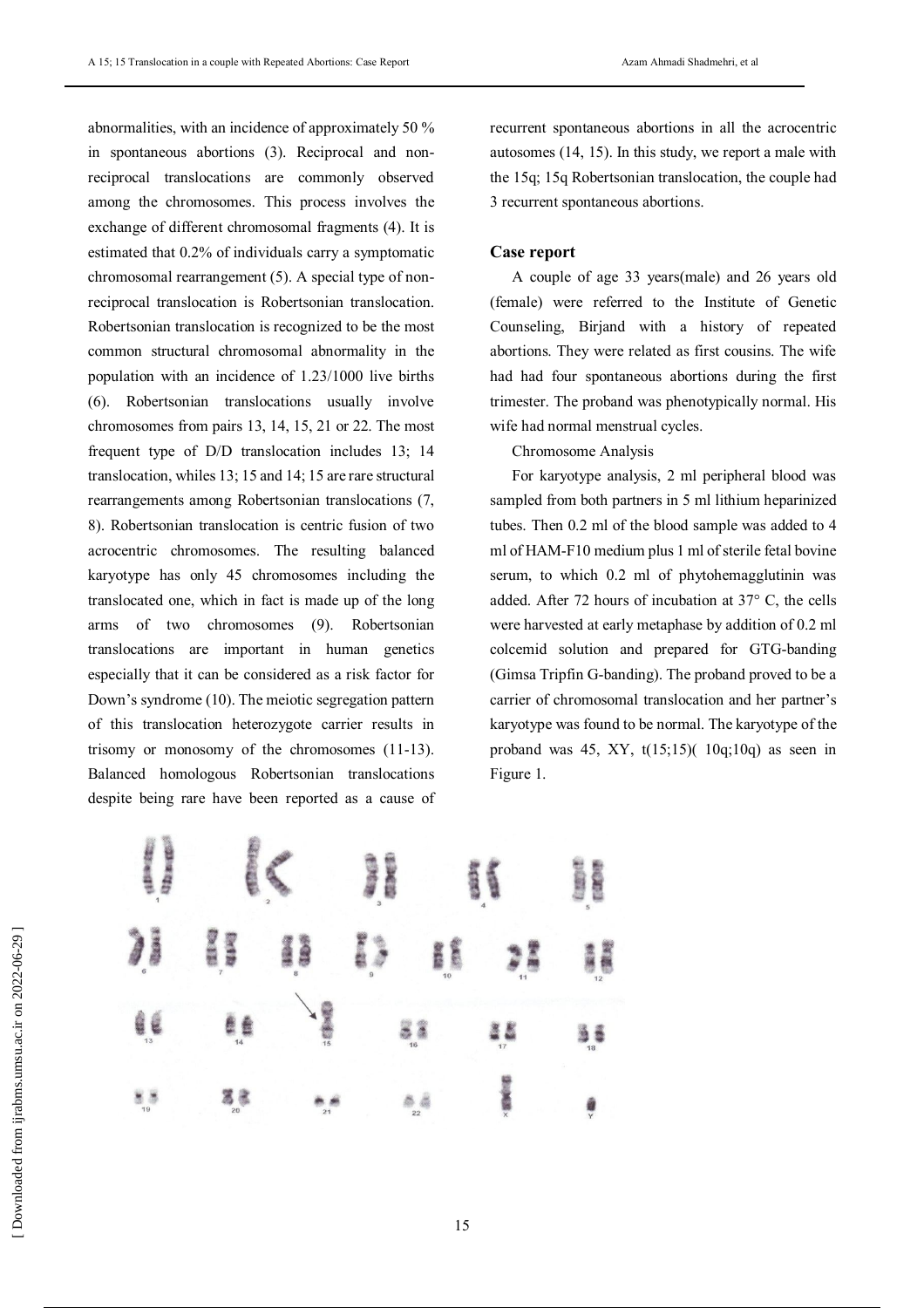## **Discussion**

Chromosomal aberrations during embryogenesis are responsible for approximately 60 % of all spontaneous abortions in early pregnancies (16). The majority of pregnancy losses or neonatal deaths are attributed to the numerical chromosomal abnormalities especially trisomies of chromosome 13, 18, 21 etc. The structural aberrations could result in pregnancy loss and infertility (17). In a Robertsonian translocation, two of the five acrocentric chromosomes have broken at the beginning of the short arm near the point where it meets the long arm. The long arms have then fused together.

The commonest structural aberrations of the acrocentric chromosomes is Robertsonian translocations, the most common are the nonhomologous forms (18) . In general, carriers of homologous Robertsonian translocations are phenotypically normal. However, some carriers of t(15ql5q) have been reported with Prader-Willi syndrome, putatively as the result of breakage in the region of band 15ql 1 or loss of the segment I5qll--ql3 (19, 20).The translocation between the D/D group is the most frequent one and studies of both spontaneous abortions and live births indicate a high predominance of 13;14 translocation. Translocations of Dq; Dq were about six times more frequent than Dq; Gqs (21).

This particular case of 15;15 Robertsonian translocation is very rarely seen in the postnatal or prenatal period (22, 23) and it is associated with infertility like in all Robertsonian translocations (24). In the present report, we found a unique Robertsonian translocation in chromosomes 15;15 which resulted in repeated abortions. As far as we know this is the first instance reported in Iran.

## **Acknowledgements**

The authors would like to thank from organization welfare of south Khorasan province for financial support. There is no conflict of interest in this article. **References**

1. Hartl DL. Variation in chromosomal number and structure. In: Hartl DL, Jones EW, editors. Genetics: Principle and Analysis. 4<sup>th</sup> ed. Canada: Jones & Bartlett; 1998. P. 293-6.

- 2. Celep E, Karaguzel A, Ozeren M, Bozkaya H. The frequency of chromosomal abnormalities in patients with reproductive failure. Eur J Obst Gyn Reprod Biol 2006;127: 106-9.
- 3. Sullivan AE, Silver RM, LaCoursiere DY. Recurrent fetal aneuploidy and recurrent miscarriage. Obstet Gynaecol 2004;104: 784-8.
- 4. Krof BR. Chromosomal abnormalities. In: Krof BR. Human Genetics. 3<sup>rd</sup> ed. Boston: Blackwell Science; 1996. P.186-7.
- 5. Bolger GB, Stamberg J, Kirsch IR. Chromosomal translocation t(14,22) and oncogene (C-sis) variant in pedigree with familial meningioma. N Engl J Med 1985; 312: 564-7.
- 6. Nielsen J, Wohlect M. Chromosome abnormalities found among 34, 910 newborn children: Results from a 13 year incidence study in Arhus Denmark. Hum Genet 1991; 87: 81-3.
- 7. Jacobs PA. Mutation rates of structural chromosome rearrangements in man. Am J Hum Genet 1981;33: 44- 54.
- 8. Scriven PN, Flinter FA, Braude PR, Ogilvie CM. Robertsonian translocations reproductive risks and indications for preimplantation genetic diagnosis. Hum Reprod 2001;16(11):2267-73.
- 9. Morgan R, Bixeman H, Hetch F. Human chromosome variation with two Robertsonian translocations. Hum Genet 1985; 69: 178-80.
- 10. Choo KH, Earle E, McQuillan CA. Homologous subfamily of satellite DNA on human chromosomes 14 and 22. N A Research 1990; 18: 5641-8.
- 11. Pellestor F. Analysis of meiotic segregation in a man heterozygous for a 13:15 Robertsonian translocation and a review of literature. Hum Genet 1990;85: 49-54.
- 12. Guichaona MR, Quack B, Speed RM, Noel B, Chandly AC. Infertility in human males with autosomal translocations; mitotic study of a 14,22 Robertsonian translocation. Human Genet 1990;186: 162-6.
- 13. Rubes J, Machatkova M, Zudiva D. A potential relation between the 16;20 and 14;20 Robertsonian translocation